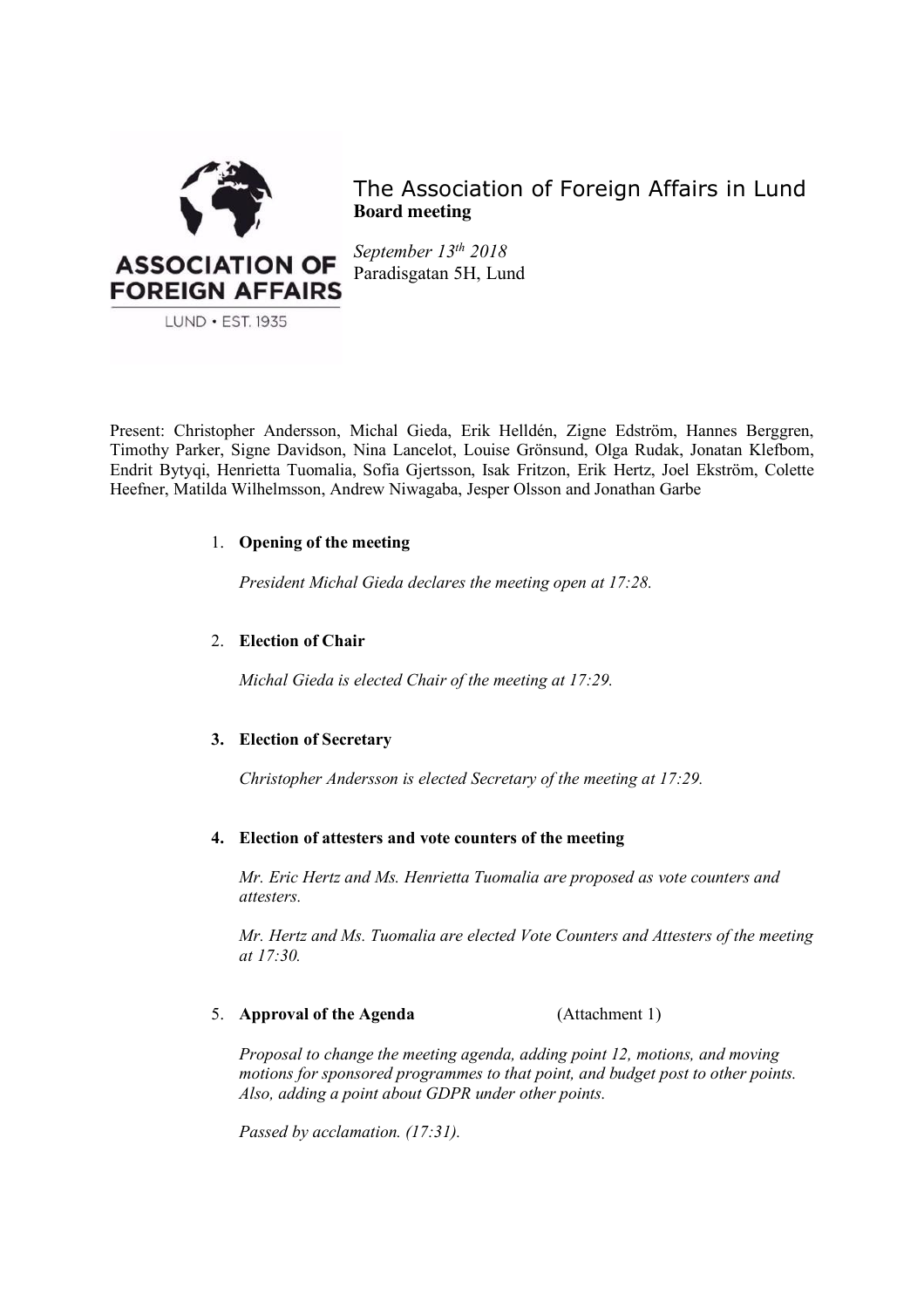### **6. Presidium reporting**

#### Presidents

*The presidents thanks the board members for the work at 'hälsningsgillet'. They had meetings with RWI, International debate, and the program manager at AF. Furthermore, an event about leadership development will be held (for all associations of AF).* 

*Ms. Nina Lancelot leaves the meeting at 17.34 and is back at 17.36.*

#### **Secretary**

*The Secretary gives critique to the new Membership system, Coachippo.*

#### Head of IT

*The Head of IT informs that he is working on the web site and will be meeting the Media committees. He presents ideas that will make more content available on the website.*

#### UFS representative

*The UFS representative informs that he had the first meeting with the Presidents, International debate at CBS and started working with the UFS annual ssembly. He also had the first meeting with the UFSboard.* 

*Mr. Simon Leo enters the meeting at 17.47.*

### Treasurer

*The Treasurer informs on how to fill reimbursements.* 

*A proposal to move back the treasure reporting to other points gets accepted.* 

## **7. Committee reporting**

### Radio Committee

*Will have a meeting with the rest of the Media committees on Monday about publishing the radio on the website and visons.* 

### PR committee

*Are now, for the semester, active on facebook. The Committee has been in contact with TEDx Lund on a collaboration. The Heads have also got some signups for the social media coordinator.* 

### Career Committee

*The committee have had its first meeting, where they discussed the networking event. Basis has been laid out for the prepcours and mentorship programs. Lastly, they have contacted 'Richard' who oversees the Diplomatic Club.* 

*Mr. Eric Hertz leaves the meeting 18.04.* Lecture Committee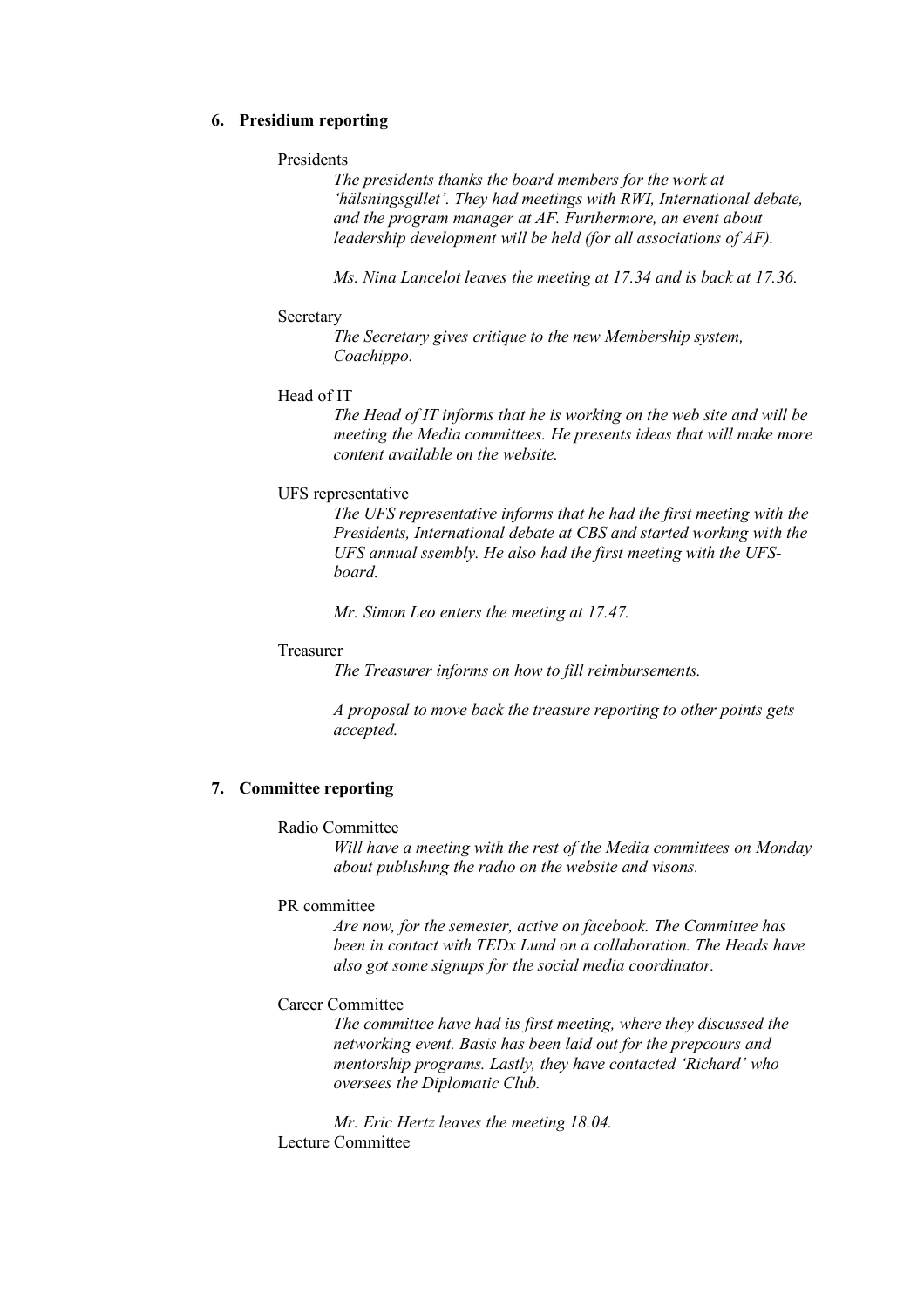*The Lecture committee had their first meeting some days ago. The microphones in Café Athen are terrible, and need to be fixed.*

## Activity Committee

*There were some problems at the pub quiz at Wermlands. It was, however, a good turnout at the event. A sittning will be held at October 26th with.* 

*Ms. Grönsund notes that the association's environmental policy states that its events should be held at Wermlands. This needs to be changed.* 

### Travel Committee

*The committee has set up its application form and it will be open until September 21st. The Heads want a credit card registered on the association, because, otherwise, it will be complicated with all the expenses.*

### Webzine Committee

*The Heads have started publishing old articles as new articles have not been written yet. There is also a discussion about putting up a sub-editor.* 

## Magazine committee

*The committee has almost 50 interested writers from the 'get activemeeting'. Topic of the coming issue will be heroes and villains.* 

*Break at 18.34.*

*The meeting resumes at 18.49.*

### **8. Election of policy groups and contact persons**

#### Crisis group

*A crisis group is to be formed according to the 'Crisis and Risk Mitigation policy'.* 

*Mr. Jonathan Garbe, Ms. Matilda Wilhelmsson, and Mr. Endrit Bytyqi volunteers as candidates. However, acknowledging that it is better to have someone from the lecture committee and travel committee, Mr. Bytyqi withdraws.* 

*Mr. Garbe, Ms. Wilhelmsson and Ms. Zigne Edström are elected to the crisis group by acclamation.*

Sexual harassment policy group

*A discussion is formed regarding who should be members of the committee.* 

*A proposal to postpone this election to a later time is proposed. This is proposal wins by voting by a count of 15–4.*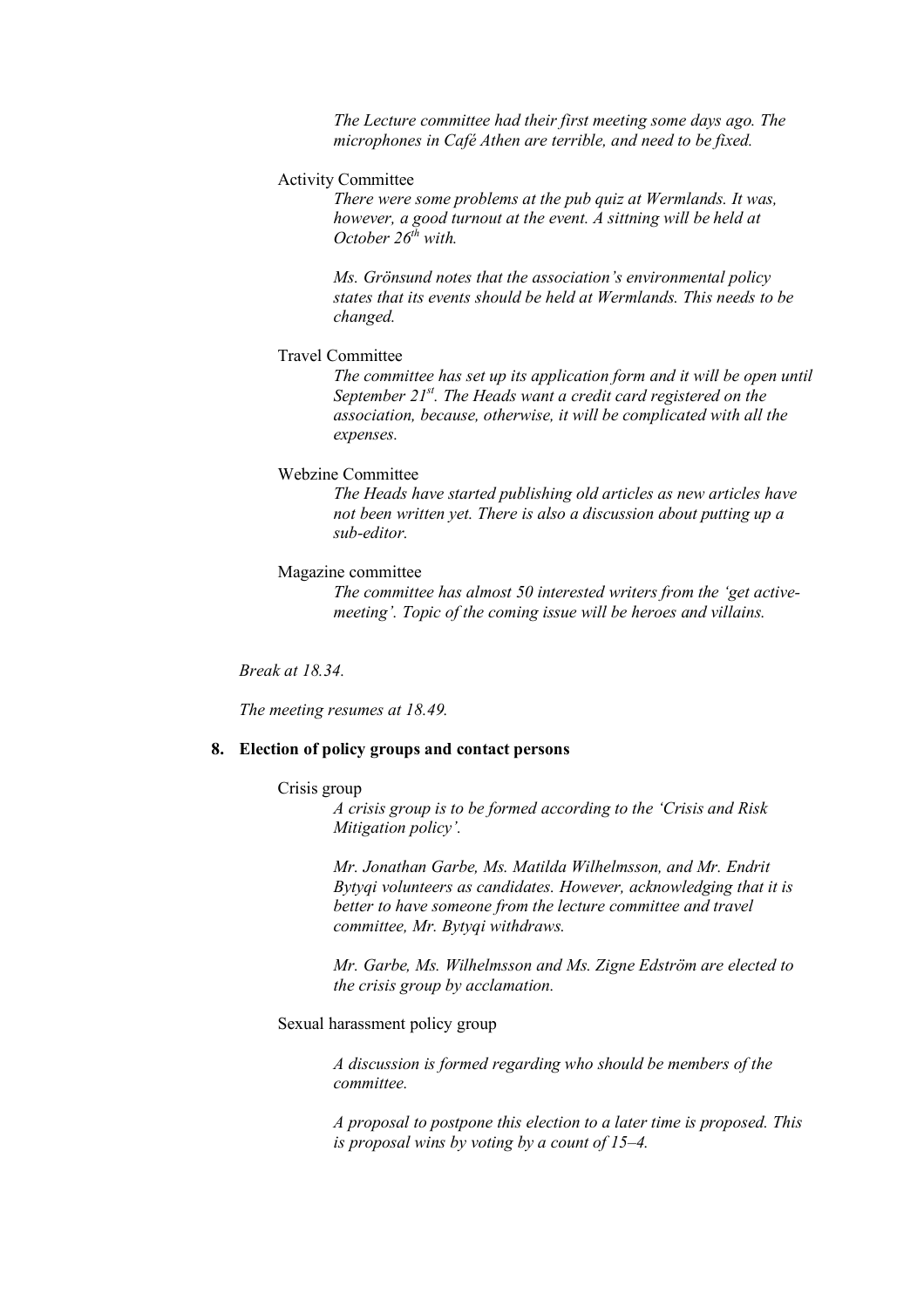### Katedralskolan contact person

*Mr. Jesper Olsson, in the position of Head of Lecture, nominates himself as the contact person to Katedralskolan, with the mandate of delegating this to a member of the Lecture committee.* 

*The nomination and mandate is passed by acclamation at 19.35.* 

#### **9. 2018–2019 budget overview**

*The Budget of 2018–2019 is presented.* 

# **10. Folke Bernadotte Grant**

*In order to receive the Folke Bernadotte Grant, the Board must select a theme, with the deadline of September 20<sup>th</sup>.* 

## **11. Project Integration**

*The future of Project Integration is discussed. A proposal to integrate it within one of the existing committees is put forward.* 

*No decision is taken, but Ms. Miriam Steinwall will write a motion to a future meeting.* 

### **12. Motions**

Motions about sponsored programs for Heads of Magazine and PR **Committees** 

*Please see motion.* 

*As the Heads can take money from the two budget posts, Magazine and PR, the motion is withdrawed.* 

*Break at 20.27. Meeting is resumed at 20.37*

## **13. Other points**

Study circles

*The Committees must keep a protocol on the attenders of the meetings in order to receive the grant from Folkuniversitetet.*

Board meetup with International Debate of the CBS

*If there is an interest of meeting the board of International Debate, Mr. Berggren will apply for money from AF on October 12th.*

UFS Annual Assembly

*UFS will hold its Annual Assebly on October 19th–21th. In order to save money (UFS, not UPF Lund), board members must lend their*